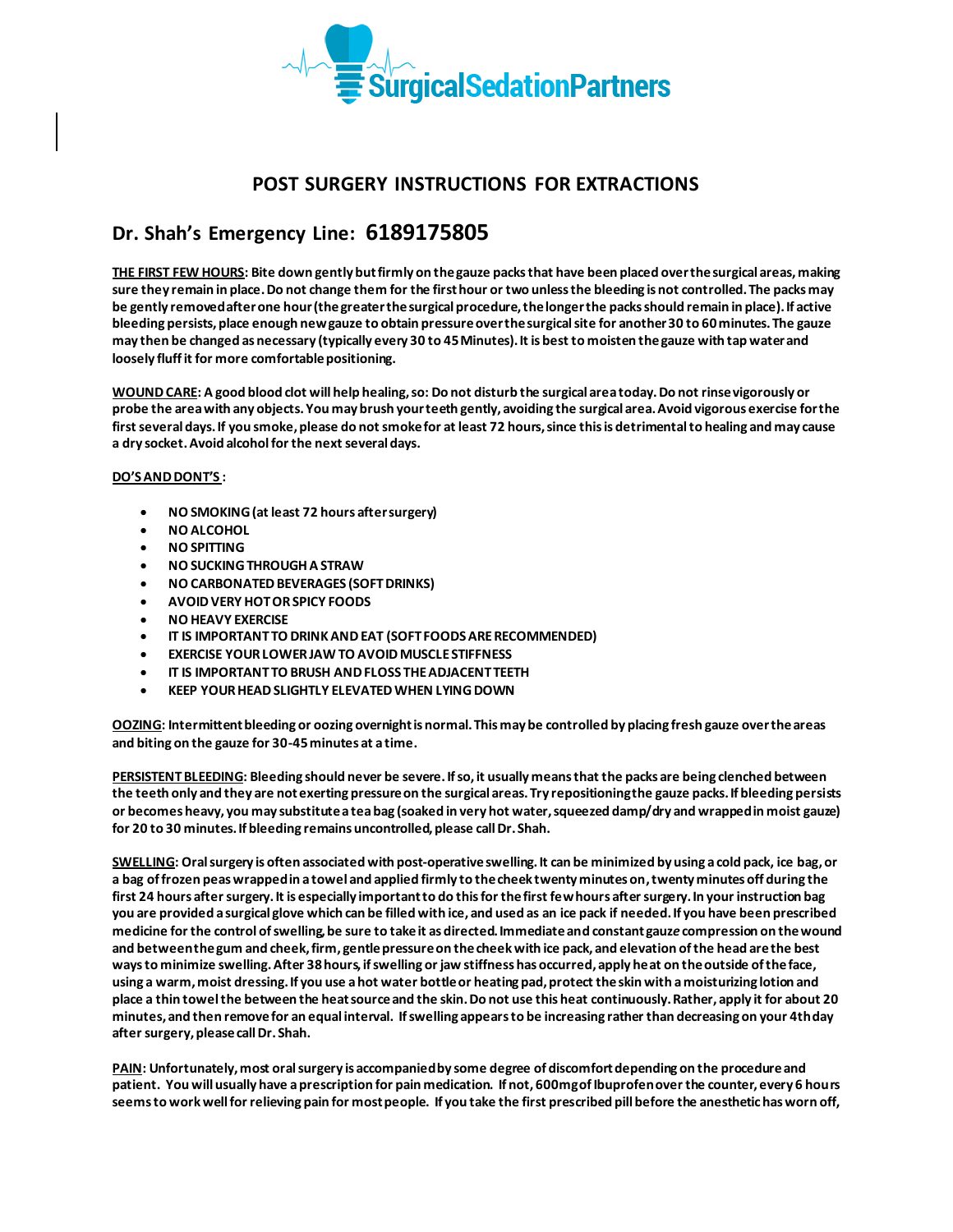

**you should be able to manage the discomfort better. The effects of pain medication vary widely among individuals. Rarely, some patients may initially even require two pain pills at one time. It is best to limit as much as possible the use of pain medication, as overuse can lead to negative side effects, without any added beneficial effects.** 

**Remember that the most severe pain is usually within six hours after the local anesthetic wears off; after that, your need for pain medication should lessen with time.** *If you find yourself needing to take large amounts of pain medicine at frequent intervals, please call Dr. Shah***. Also do not drive while taking this medication. If you have received intravenous anesthesia, you should rest for the remainder of the day, and during recovery time (normally 24 hours), you should not drive, operate complicated machinery or devices or make important decisions such as signing legal documents, etc.**

**NAUSEA: Nausea is not uncommon after surgery. Sometimes pain medications are the cause. Nausea can be reduced by preceding EACH prescribed pill with a small amount of soft food, and taking the pill with a large amount of water.**

**DIET: Eat any nourishing food that can be taken with comfort. Avoid extremely hot or cold foods. Do not use a straw for the first few days after surgery. It is usually advisable to confine the first day's intake to liquids or pureed foods (soups, pudding, yogurt, milk, fruit shakes, etc). Avoid hard foods, which may be lodged in the socket areas. Over the next several days you may gradually progress to solid foods. If you are diabetic, maintain your normal eating habits or follow instructions given by your doctor.**

**SHARP EDGES: If you feel something hard or sharp edge in the surgical areas, it is likely you are feeling the bony walls which once supported the extracted teeth. Occasionally small slivers of bone may work themselves out during the following week or so. If they cause concern or discomfort, please call Dr. Shah.**

**MOUTH RINSES: Keeping your mouth clean after surgery is essential. Use 1/4 teaspoon of salt dissolved in an 8 ounce glass of warm water and gently rinses with portions of this solution, taking five minutes to use the entire glassful. Repeat as often as you like, but at least two or three times daily preferably after meals for one week after surgery. Avoid commercial mouth rinses, as they contain a small amount of alcohol in them.**

**BRUSHING: Begin your normal oral hygiene routine as soon as possible after surgery, normally the day after surgery. Soreness and swelling may not permit vigorous brushing, but please make every effort to clean your teeth within the bounds of comfort.**

**HEALING: Normal healing after tooth extractions should be as follows:**

**The first two days after surgery are generally the most uncomfortable and there is usually some swelling and/or bruising in the affected area. On the third day you should be more comfortable and although still swollen, can usually begin a more substantial diet. The remainder of the post-operative course should be a gradual steady improvement. If you don't see continued improvement, please call Dr. Shah.**

**DRY SOCKET: This is an occasional complication after tooth extraction, especially with 3rd Molars (Wisdom Teeth) and lower teeth. It is caused by the blood clot dissolving too early, and it is identified by increased pain/discomfort after the first few days of normal healing. It can also result from the use of straws, smoking, spitting, or a force that may dislodge the blood cloth. Please refrain from these activities for at least the first 72 hours. Please call Dr. Shah as soon as possible so we can treat you and relieve your pain.**

## **COMMON TEMPORARY POST-OPERATIVE SYMPTOMS:**

- **Jaw stiffness with difficulty in opening the mouth.**
- **A slight earache on the side of the surgery.**
- **Your other teeth may ache. This is "sympathetic" pain.**
- **The corners of your mouth may be dried, cracked or bruised. Use cream or ointment to keep the area moist and to promote healing.**
- **Black and blue discolorations or bruising may occur on the face in the area of surgery. This should resolve itself within several days.**